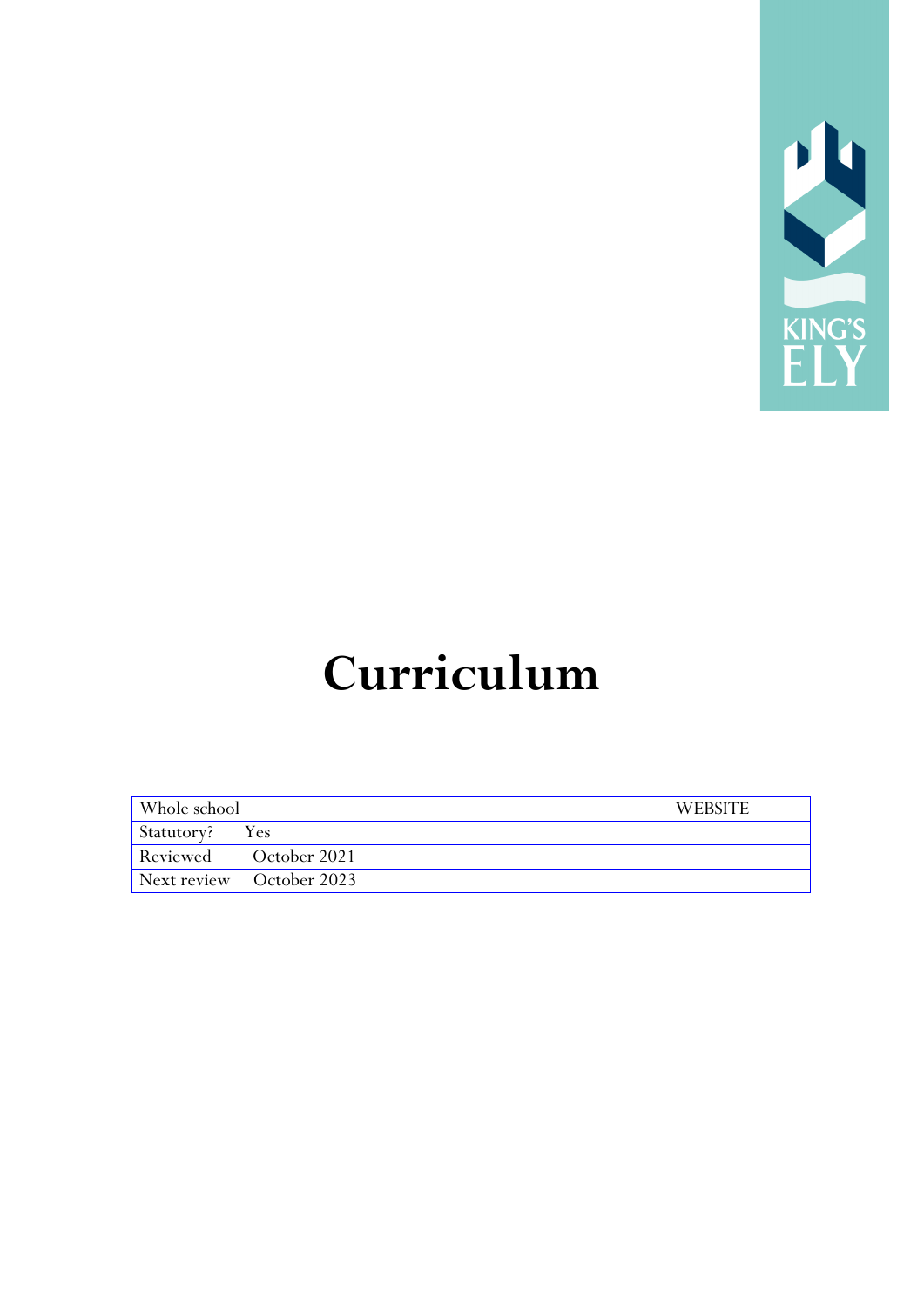## **INTRODUCTION**

The curriculum embraces all the intended learning opportunities that a pupil has at King's Ely and is therefore planned and reviewed regularly, from the youngest pupils in the King's Ely Acremont Nursery through to the King's Ely Senior pupils taking A level examinations.

The curriculum is the central framework which supports the school in its key educational aim of enabling all pupils to become well-rounded individuals who have developed the personal qualities and achieved the academic qualifications, to build successful and fulfilling lives. To this end, pupils at King's Ely are given the opportunity, stimulus and support to discover their full potential and to develop their gifts and talents as far as they are able to go in the context of school life.

This policy is a whole school document (which includes the Early Years Foundation Stage (EYFS)) that sets out the main features of the School's curriculum and is supported by the School's various procedures, policies, plans and schemes of work.

## **THE CURRICULUM**

At King's Ely, the curriculum:

- $\triangleright$  includes both the formal and informal taught curriculum within the School's timetabled programme and that which takes place outside normal lesson time, the school day or school terms (the wider learning opportunities);
- $\triangleright$  takes place within King's Ely, Ely Cathedral and beyond the campus;
- $\triangleright$  recognises that the King's Ely boarding community is enriched by providing community life, activities, responsibilities and experiences within the boarding houses. The King's Ely boarding community is also international and includes pupils from across the world and cathedral boy and girl choristers thus enriching the school for all pupils; both boarding and day;
- $\triangleright$  develops according to the age of the pupil, allowing smooth progression and continuity through the Key Stages of school education and ensuring that all students will acquire speaking, listening, literacy and numeracy skills;
- $\triangleright$  promotes the love of learning at all stages;
- $\triangleright$  ensures that pupils of all ages (including those who may have an Educational Healthcare (EHC) plan or a learning need, are vulnerable or act as a carer) have the opportunity to learn and make progress by recognising the range of aptitudes and abilities within the school and by being sufficiently flexible to enable pupils across this range to be challenged appropriately and to progress. Any pupil who may have an EHC plan or a learning need is provided with education which, with reasonable adjustment, best meets their requirements;
- $\triangleright$  incorporates the following broad areas of education:
	- o the aesthetic, creative and physical;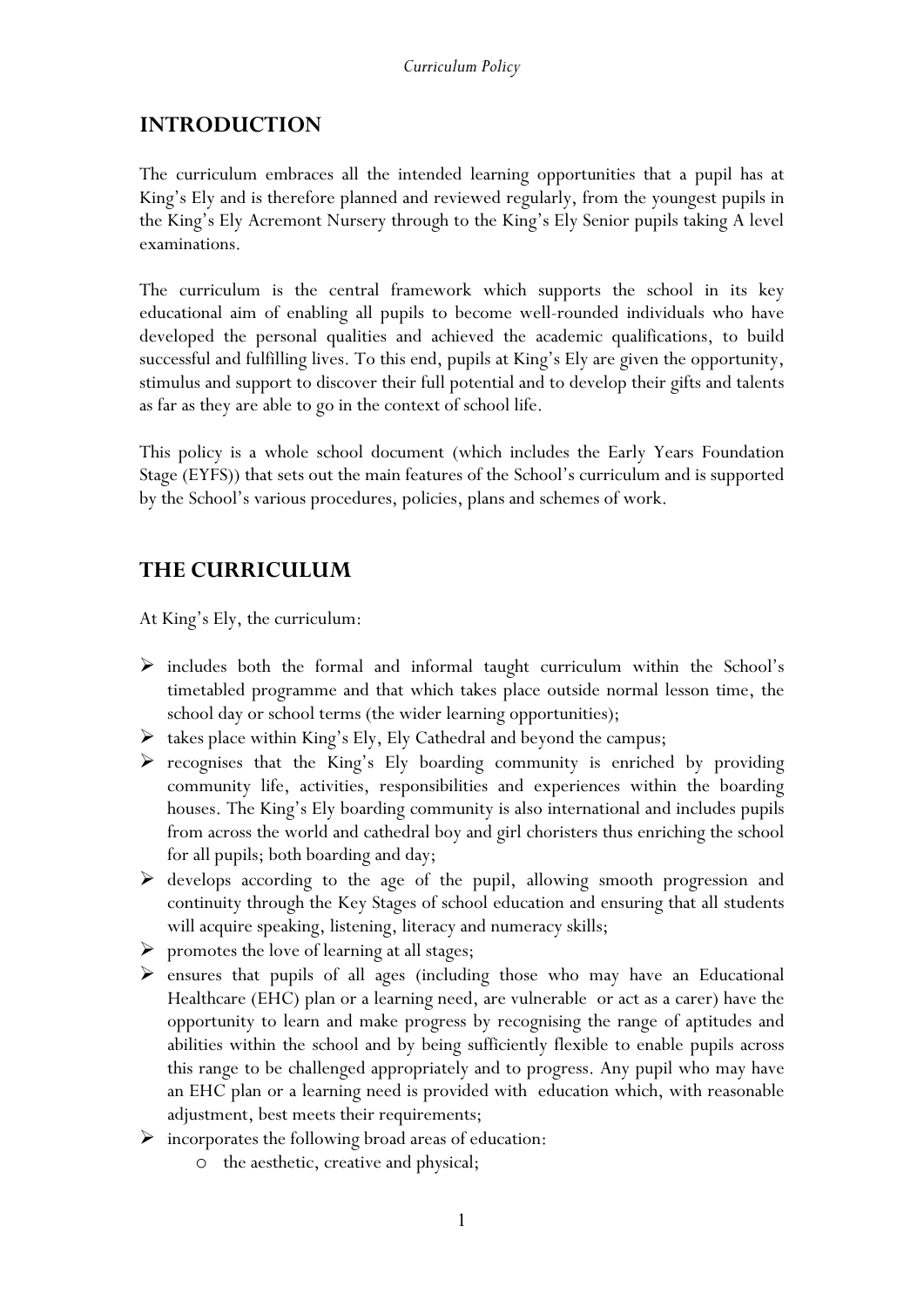- o the human and social through PSHE;
- o the linguistic;
- o the mathematical;
- o the scientific and technological
- o the spiritual, moral, ethical and personal;
- o the technological including E-safety.
- $\triangleright$  provides a programme of personal, social, health and economic education which reflects the school's aims and ethos and which promotes equality of opportunity, and the acceptance of and respect for others (paying particular regard to the protected characteristics as set out in the Equality Act  $2010)^1$  $2010)^1$  $2010)^1$ ;
- provides opportunities for pupils to develop personal resilience, courage and ambition in a manner which safeguards and promotes their well-being and mindfulness;
- $\triangleright$  provides appropriate guidance for pupils on subject choices and prepares pupils for life beyond school, for entry to higher education, for careers and the world of work and for their place as responsible citizens in a modern democratic society;
- $\triangleright$  provides access to accurate, up-to-date careers guidance that is presented impartially and enables pupils to make informed choices about a broad range of career options and encourages them to fulfil their potential;
- $\triangleright$  provides an extensive programme of activities for pupils above compulsory school age, which is appropriate to those pupils' needs;
- $\triangleright$  promotes the fundamental British values of democracy, the rule of law, individual liberty and mutual respect and tolerance of those with different faiths and beliefs<sup>[2](#page-2-1)</sup> and includes the effective preparation of pupils for the opportunities, responsibilities and experiences of life in British society;
- $\triangleright$  safeguards pupils from exposure to extremist ideologies and other forms of abuse through a community-wide programme of safeguarding and child protection education and procedures;
- $\triangleright$  develops the skills and attitudes necessary for pupils to become effective life-long learners;
- $\triangleright$  provides a programme of activities for those pupils below compulsory school age, which is appropriate to their educational needs in relation to personal, social, emotional and physical development and communication and language skills;
- $\triangleright$  comprehensively covers the EYFS areas of learning, i.e.:
	- o Personal, Social and Emotional Development;
	- o Communication & Language;
	- o Physical Development;
	- o Literacy;
	- o Mathematics;

<span id="page-2-1"></span>The Prevent Strategy - advice 2015:

<span id="page-2-0"></span><sup>1</sup> Equality Act 2010, Chapter One, Section Four: The following characteristics are protected characteristics— age; disability; gender reassignment; marriage and civil partnership; pregnancy and maternity; race; religion or belief; sex; sexual orientation.

https://assets.publishing.service.gov.uk/government/uploads/system/uploads/attachment\_data/file/4395 98/prevent-duty-departmental-advice-v6.pdf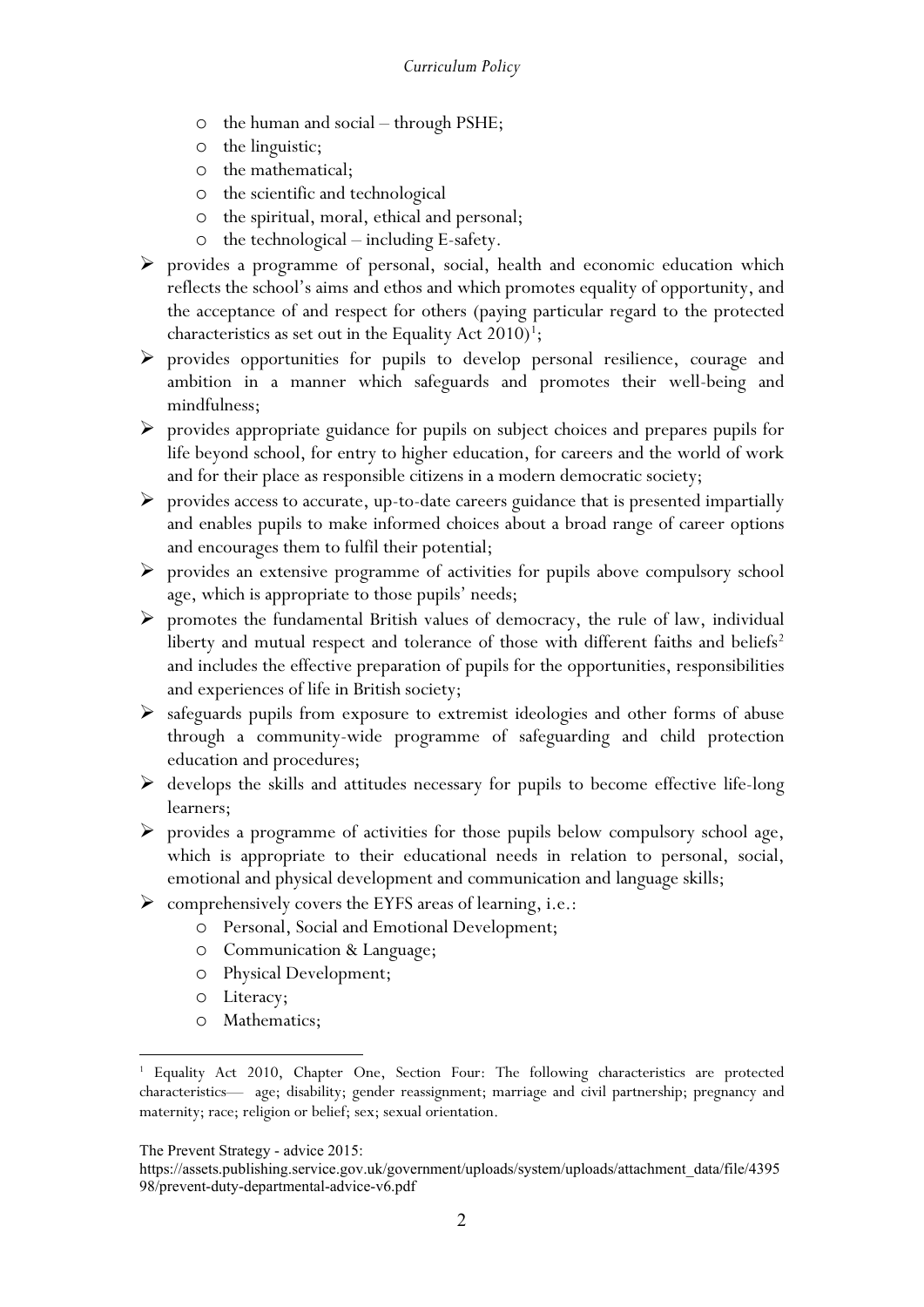- o Understanding the World;
- o Expressive Arts & Design.

ensuring that the four guiding principles of the EYFS Framework shape practice in the early years setting:

- o every child is a **unique child**, who is constantly learning and can be resilient, capable, confident and self-assured;
- o children learn to be strong and independent through **positive relationships**;
- o children learn and develop well in **enabling environments**, in which their experiences respond to their individual needs and there is a strong partnership between practitioners and parents and/or carers; and
- o **children develop and learn in different ways and at different rates**. The framework covers the education and care of all children in early years provision including children with special educational needs and disabilities.
- o Supports the ways in which the child engages with other people and their environment – playing and exploring, active learning, and creating and thinking critically. These 'Characteristics of Effective Learning' underpin learning and development across all areas and support the child to remain an effective and motivated learner during their early years.

## **FURTHER INFORMATION**

King's Ely fulfils the requirements of the National Curriculum and augments its provision within a framework that prepares pupils to progress through the sections of the school and occasionally for some individuals for other Senior independent schools, when appropriate; pupils in Year 11 for GCSE/ IGCSE examinations and students in Years 12 and 13 for A Level examinations. Legal requirements for compulsory Religious Education at King's Ely are met.

The school aims to provide a broad curriculum up to the end of Year 9 to allow pupils to experience a wide range of subjects before concentrating on a typical load of nine/ten GCSEs/ IGCSEs. Each pupil is encouraged to explore the full spectrum of subjects in order to discover his/her own strengths and interests/passions. In specific areas, the most able pupils may be accelerated, in agreement with parents, when this is seen to be in the best interests of the pupil. (*Please note that the Early Years Foundation Stage follows the curriculum as set out in the Statutory Framework for the Early Years Foundation Stage*.)

The school has undertaken at KES and KEJ Curriculum Reviews during the academic year 2020-21 to review how to best inform and educate about different cultures and about prejudice and discrimation, past and present, in all its forms. Further planned Curriculum Reviews will be undertaken in KEJ and KES in 2021-22 and beyond. Pupils and other stakeholders have been and are fully involved in these processes. The school will continue to monitor the Curriculum and undertake regular reviews to ensure the